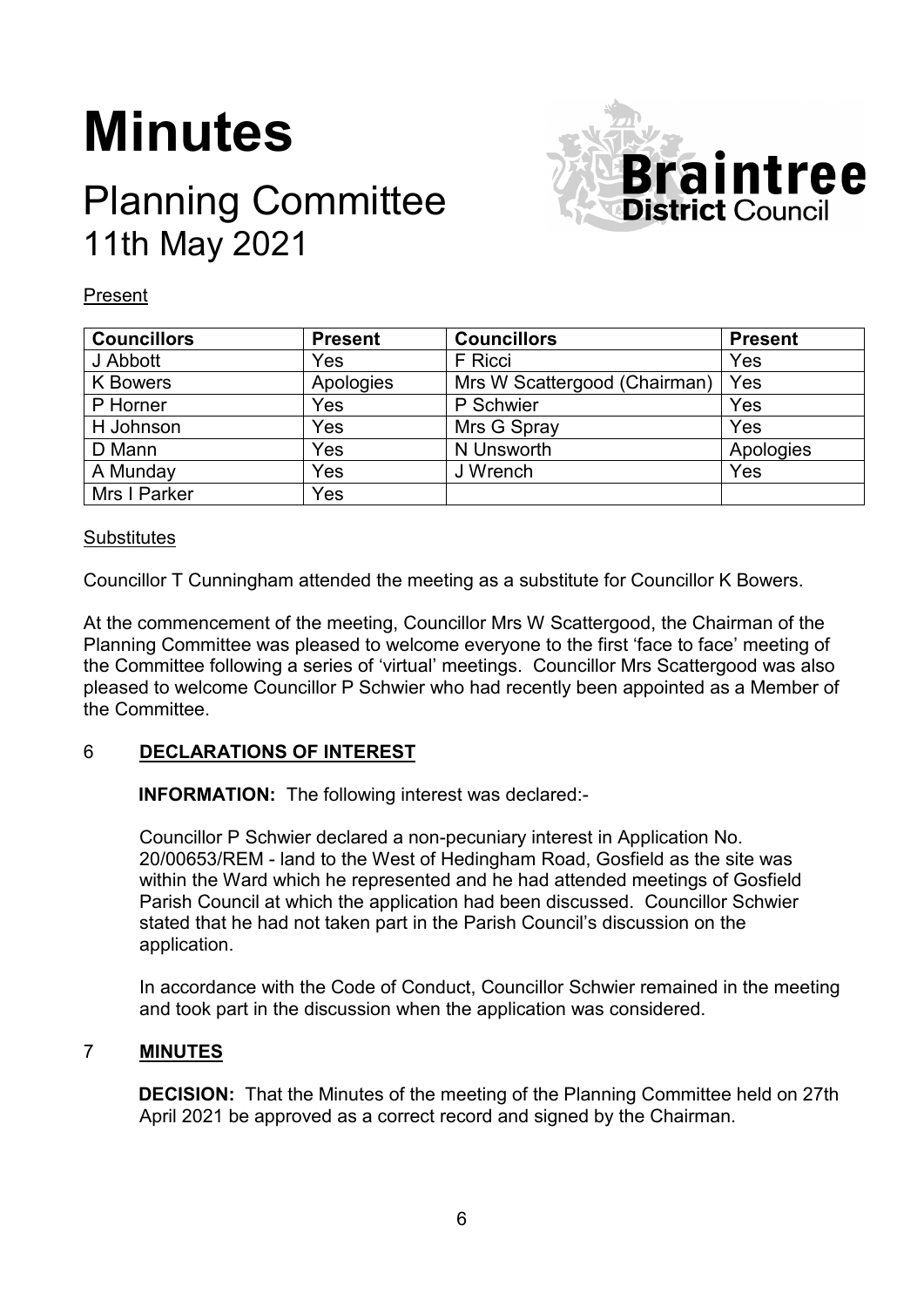#### 8 **QUESTION TIME**

**INFORMATION:** There were three statements made about the following matter. Those people who had registered to participate during Question Time had submitted written statements in advance of the meeting and these were read to the Committee either by the registered speaker or by the Council's Governance and Member Services Officer immediately prior to the consideration of the application.

Application No. 20/01906/REM - land South of Stonepath Drive, Hatfield Peverel

Principally, these Minutes record decisions taken only and, where appropriate, the reasons for the decisions.

### 9 **PLANNING APPLICATIONS APPROVED**

**DECISION:** That the undermentioned planning applications be approved under the Town and Country Planning Act 1990, including Listed Building Consent where appropriate, subject to the conditions and reasons contained in the Planning Development Manager's report, as amended below. Details of these planning applications are contained in the Register of Planning Applications.

| Plan No.                    | Location | Applicant(s)          | <b>Proposed Development</b>                                                                                                                                                                                                     |
|-----------------------------|----------|-----------------------|---------------------------------------------------------------------------------------------------------------------------------------------------------------------------------------------------------------------------------|
| *20/00653/REM<br>(APPROVED) | Gosfield | Abbey<br>Developments | Application for approval of<br>reserved matters (layout,<br>appearance, scale and<br>landscaping) of outline<br>planning consent<br>17/01066/OUT for the<br>erection of 35 dwellings, land<br>to the West of Hedingham<br>Road. |

The Committee approved this application, subject to an additional Condition as follows:-

#### Additional Condition

7. Prior to the implementation of the landscaping scheme hereby approved, a watering and maintenance regime shall be submitted to and approved in writing by the Local Planning Authority. Once approved the maintenance of the new landscaping scheme shall be carried out in accordance with these details.